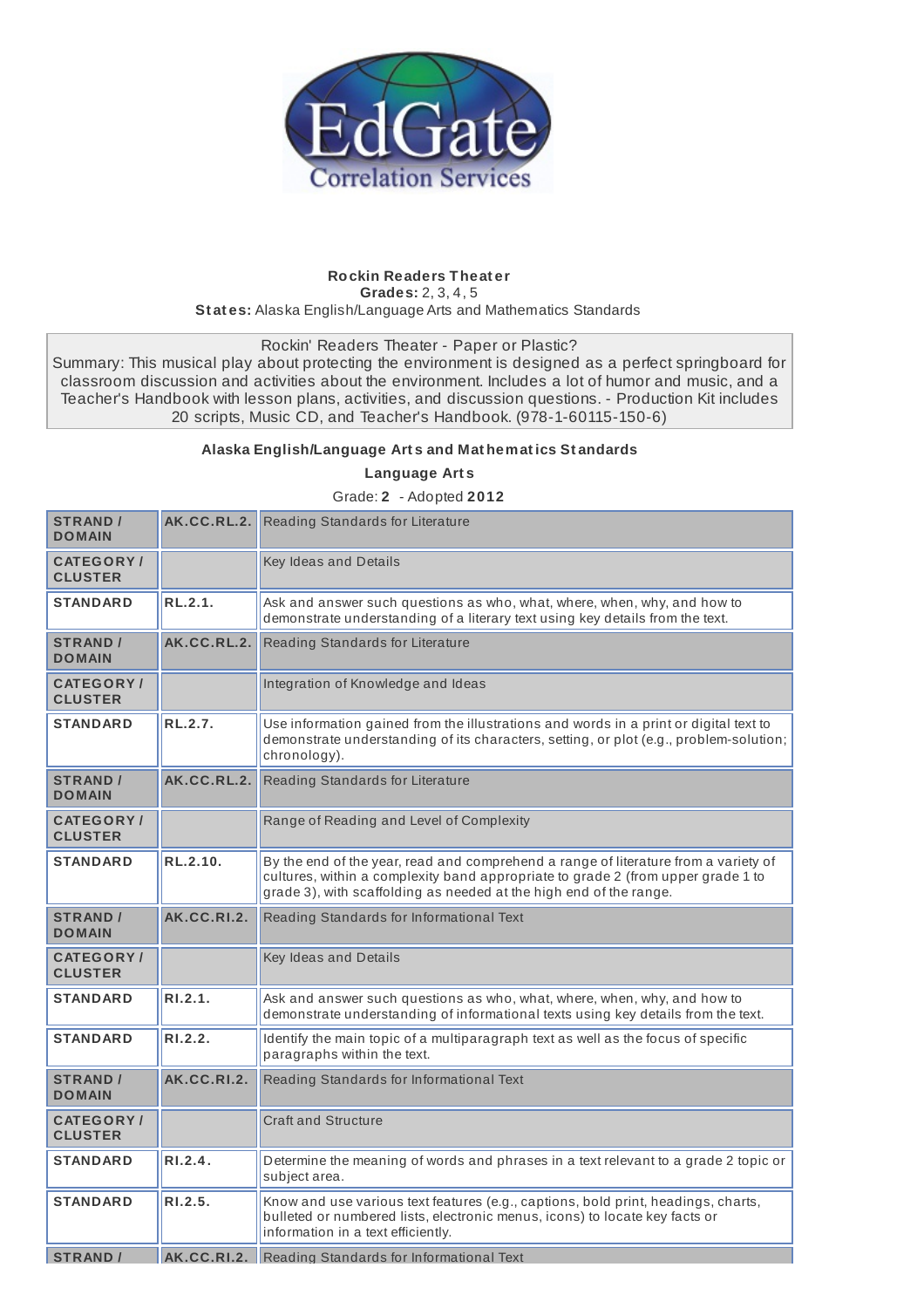| <b>DOMAIN</b>                      |                   |                                                                                                                                                                                                                                                                                               |
|------------------------------------|-------------------|-----------------------------------------------------------------------------------------------------------------------------------------------------------------------------------------------------------------------------------------------------------------------------------------------|
| <b>CATEGORY/</b>                   |                   | Integration of Knowledge and Ideas                                                                                                                                                                                                                                                            |
| <b>CLUSTER</b>                     |                   |                                                                                                                                                                                                                                                                                               |
| <b>STANDARD</b>                    | RI.2.7.           | Explain how specific images (e.g., a diagram showing how a machine works)<br>contribute to and clarify a text.                                                                                                                                                                                |
| <b>STANDARD</b>                    | RI.2.8.           | Describe how reasons given support specific opinions the author states in a text.                                                                                                                                                                                                             |
| <b>STRAND /</b><br><b>DOMAIN</b>   | AK.CC.RI.2.       | Reading Standards for Informational Text                                                                                                                                                                                                                                                      |
| <b>CATEGORY/</b><br><b>CLUSTER</b> |                   | Range of Reading and Level of Text Complexity                                                                                                                                                                                                                                                 |
| <b>STANDARD</b>                    | RI.2.10.          | By the end of the year, read and comprehend a range of informational texts,<br>including history/social studies, science, and technical texts within a complexity<br>band appropriate to grade 2 (from upper grade 1 to grade 3), with scaffolding as<br>needed at the high end of the range. |
| <b>STRAND /</b><br><b>DOMAIN</b>   | AK.CC.RF.2.       | <b>Foundational Skills</b>                                                                                                                                                                                                                                                                    |
| <b>CATEGORY/</b><br><b>CLUSTER</b> |                   | Fluency                                                                                                                                                                                                                                                                                       |
| <b>STANDARD</b>                    | RF.2.4.           | Read with sufficient accuracy and fluency to support comprehension.                                                                                                                                                                                                                           |
| EXPECTATION RF.2.4.a.              |                   | Read on-level text with purpose and understanding.                                                                                                                                                                                                                                            |
| EXPECTATION RF.2.4.c.              |                   | Use context to confirm or self-correct word recognition and understanding,<br>rereading as necessary.                                                                                                                                                                                         |
| <b>STRAND /</b><br><b>DOMAIN</b>   | AK.CC.SL.2.       | Speaking and Listening Standards                                                                                                                                                                                                                                                              |
| <b>CATEGORY/</b><br><b>CLUSTER</b> |                   | Comprehension and Collaboration                                                                                                                                                                                                                                                               |
| <b>STANDARD</b>                    | SL.2.1.           | Participate in collaborative conversations with diverse partners about grade 2 topics<br>and texts with peers and adults in small and larger groups.                                                                                                                                          |
| EXPECTATION SL.2.1.c.              |                   | Ask for clarification and further explanation as needed about the topics and texts<br>under discussions.                                                                                                                                                                                      |
| <b>STRAND /</b><br><b>DOMAIN</b>   | AK.CC.SL.2.       | Speaking and Listening Standards                                                                                                                                                                                                                                                              |
| <b>CATEGORY/</b><br><b>CLUSTER</b> |                   | Comprehension and Collaboration                                                                                                                                                                                                                                                               |
| <b>STANDARD</b>                    | SL.2.2.           | Retell or describe key ideas or details from a text read aloud or information<br>presented orally or through other media.                                                                                                                                                                     |
| <b>STRAND /</b><br><b>DOMAIN</b>   | <b>AK.CC.L.2.</b> | Language Standards                                                                                                                                                                                                                                                                            |
| <b>CATEGORY/</b><br><b>CLUSTER</b> |                   | Knowledge of Language                                                                                                                                                                                                                                                                         |
| <b>STANDARD</b>                    | L.2.3.            | Use knowledge of language and its conventions when writing, speaking, reading, or<br>listening.                                                                                                                                                                                               |
| EXPECTATION <b>LL2.3.a.</b>        |                   | Compare formal and informal uses of English.                                                                                                                                                                                                                                                  |
| <b>STRAND /</b><br><b>DOMAIN</b>   | AK.CC.L.2.        | Language Standards                                                                                                                                                                                                                                                                            |
| <b>CATEGORY/</b><br><b>CLUSTER</b> |                   | Vocabulary Acquisition and Use                                                                                                                                                                                                                                                                |
| <b>STANDARD</b>                    | L.2.4.            | Determine or clarify the meaning of unknown and multiple-meaning words and phrases<br>based on grade 2 reading and content, choosing flexibly from an array of strategies.                                                                                                                    |
| EXPECTATION $\vert$ L.2.4.a.       |                   | Use sentence-level context as a clue to the meaning of a word or phrase.                                                                                                                                                                                                                      |

| Grade: 3 | - Adopted 2012 |  |
|----------|----------------|--|
|----------|----------------|--|

| <b>STRAND</b> /<br><b>DOMAIN</b>  |                | <b>AK.CC.RL.3.</b> Reading Standards for Literature                                                                                                                                                |
|-----------------------------------|----------------|----------------------------------------------------------------------------------------------------------------------------------------------------------------------------------------------------|
| <b>CATEGORY</b><br><b>CLUSTER</b> |                | <b>Key Ideas and Details</b>                                                                                                                                                                       |
| <b>STANDARD</b>                   | RL.3.1.        | Ask and answer questions to demonstrate understanding of a text (e.g., making<br>basic inferences and predictions), referring explicitly to details from the text as the<br>basis for the answers. |
| <b>STANDARD</b>                   | <b>RL.3.2.</b> | Determine the author's purpose, message, lesson, or moral and explain how it is<br>conveyed through key details in the text; summarize stories in correct sequence,                                |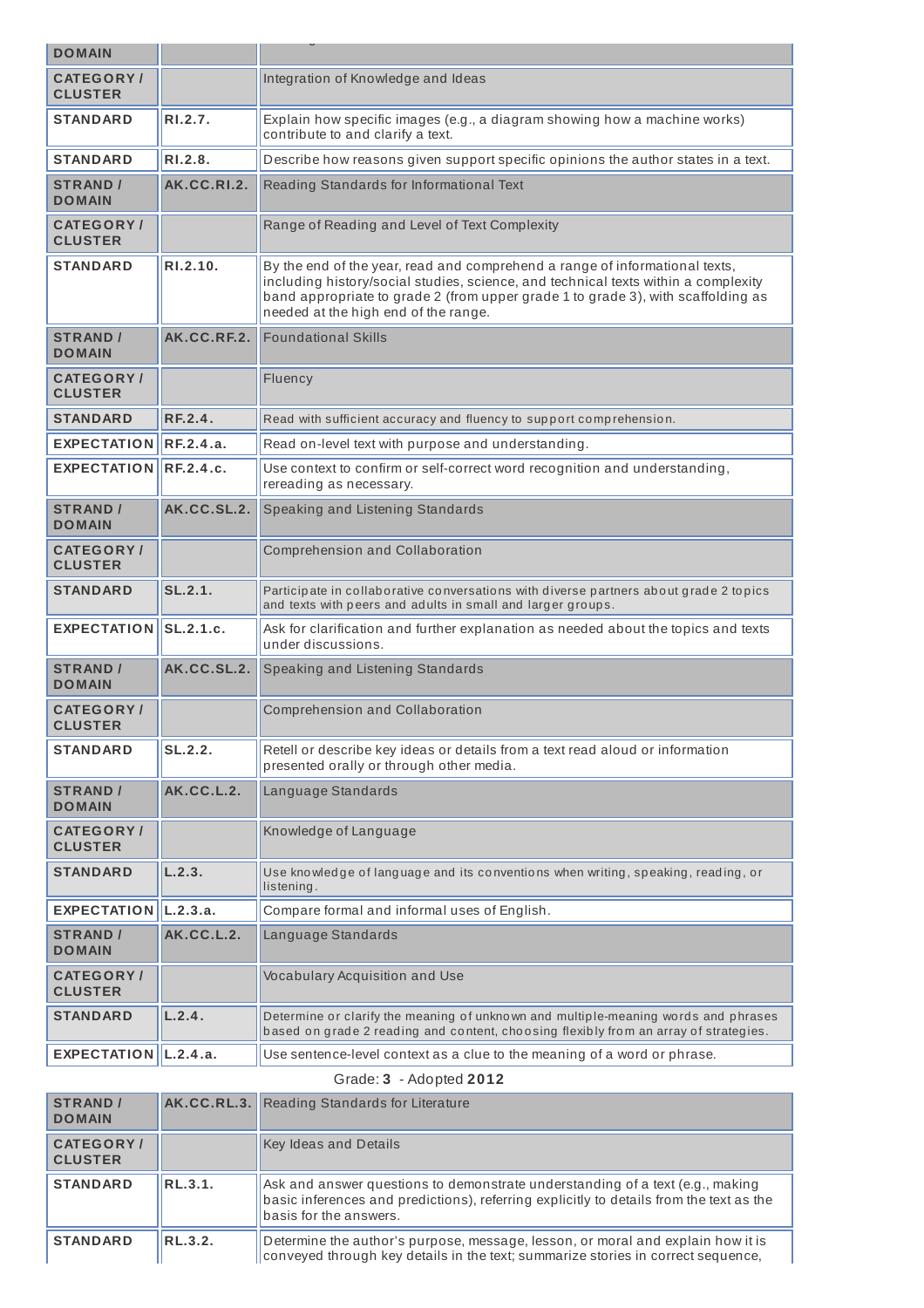|                                    |             | including fables and folktales from diverse cultures.                                                                                                                                                                                                                                         |
|------------------------------------|-------------|-----------------------------------------------------------------------------------------------------------------------------------------------------------------------------------------------------------------------------------------------------------------------------------------------|
| <b>STRAND /</b><br><b>DOMAIN</b>   | AK.CC.RL.3. | Reading Standards for Literature                                                                                                                                                                                                                                                              |
| <b>CATEGORY/</b><br><b>CLUSTER</b> |             | <b>Craft and Structure</b>                                                                                                                                                                                                                                                                    |
| <b>STANDARD</b>                    | RL.3.5.     | Refer to parts of stories, dramas, and poems when writing or speaking about a text,<br>using terms such as chapter, scene, and stanza; describe how each successive part<br>builds on earlier sections.                                                                                       |
| <b>STRAND /</b><br><b>DOMAIN</b>   | AK.CC.RL.3. | Reading Standards for Literature                                                                                                                                                                                                                                                              |
| <b>CATEGORY/</b><br><b>CLUSTER</b> |             | Integration of Knowledge and Ideas                                                                                                                                                                                                                                                            |
| <b>STANDARD</b>                    | RL.3.7.     | Explain how specific aspects of text's illustrations contribute to what is conveyed by<br>the words in a story (e.g., create mood, emphasize aspects of a character or<br>setting).                                                                                                           |
| <b>STRAND /</b><br><b>DOMAIN</b>   | AK.CC.RL.3. | Reading Standards for Literature                                                                                                                                                                                                                                                              |
| <b>CATEGORY/</b><br><b>CLUSTER</b> |             | Range of Reading and Level of Complexity                                                                                                                                                                                                                                                      |
| <b>STANDARD</b>                    | RL.3.10.    | By the end of the year, read and comprehend a range of literature from a variety of<br>cultures, within a complexity band appropriate to grade 3 (from upper grade 2 to<br>grade 4), with scaffolding as needed at the high end of the range.                                                 |
| <b>STRAND /</b><br><b>DOMAIN</b>   | AK.CC.RI.3. | Reading Standards for Informational Text                                                                                                                                                                                                                                                      |
| <b>CATEGORY/</b><br><b>CLUSTER</b> |             | Key Ideas and Details                                                                                                                                                                                                                                                                         |
| <b>STANDARD</b>                    | R1.3.1.     | Ask and answer questions to demonstrate understanding of a text, (e.g., explaining<br>what the texts says explicitly, making basic inferences and predictions), referring<br>explicitly to the text as the basis for the answers.                                                             |
| <b>STANDARD</b>                    | RI.3.2.     | Determine the main idea of a text and locate details that support the main idea;<br>paraphrase or summarize main ideas or events in a multi-paragraph text, including<br>correct sequence and details that support the main idea.                                                             |
| <b>STRAND /</b><br><b>DOMAIN</b>   | AK.CC.RI.3. | Reading Standards for Informational Text                                                                                                                                                                                                                                                      |
| <b>CATEGORY/</b><br><b>CLUSTER</b> |             | <b>Craft and Structure</b>                                                                                                                                                                                                                                                                    |
| <b>STANDARD</b>                    | R1.3.4.     | Determine the meaning of general academic and domain-specific words and<br>phrases in a text relevant to a grade 3 topic or subject area.                                                                                                                                                     |
| <b>STANDARD</b>                    | RI.3.5.     | Use text features and search tools (e.g., table of contents, index, key words,<br>sidebars, hyperlinks) to locate information relevant to a given topic efficiently.                                                                                                                          |
| <b>STRAND /</b><br><b>DOMAIN</b>   | AK.CC.RI.3. | Reading Standards for Informational Text                                                                                                                                                                                                                                                      |
| <b>CATEGORY/</b><br><b>CLUSTER</b> |             | Integration of Knowledge and Ideas                                                                                                                                                                                                                                                            |
| <b>STANDARD</b>                    | RI.3.7.     | Use information gained from illustrations (e.g., maps, photographs), and the words<br>in a text to demonstrate understanding of the text (e.g., where, when, why, and how<br>key events occur).                                                                                               |
| <b>STRAND /</b><br><b>DOMAIN</b>   | AK.CC.RI.3. | Reading Standards for Informational Text                                                                                                                                                                                                                                                      |
| <b>CATEGORY/</b><br><b>CLUSTER</b> |             | Range of Reading and Level of Text Complexity                                                                                                                                                                                                                                                 |
| <b>STANDARD</b>                    | RI.3.10.    | By the end of the year, read and comprehend a range of informational texts,<br>including history/social studies, science, and technical texts within a complexity<br>band appropriate to grade 3 (from upper grade 2 to grade 4), with scaffolding as<br>needed at the high end of the range. |
| <b>STRAND /</b><br><b>DOMAIN</b>   | AK.CC.RF.3. | <b>Foundational Skills</b>                                                                                                                                                                                                                                                                    |
| <b>CATEGORY/</b><br><b>CLUSTER</b> |             | Fluency                                                                                                                                                                                                                                                                                       |
| <b>STANDARD</b>                    | RF.3.4.     | Read with sufficient accuracy and fluency to support comprehension.                                                                                                                                                                                                                           |
| EXPECTATION <b>IRF.3.4.a.</b>      |             | Read on-level text with purpose and understanding.                                                                                                                                                                                                                                            |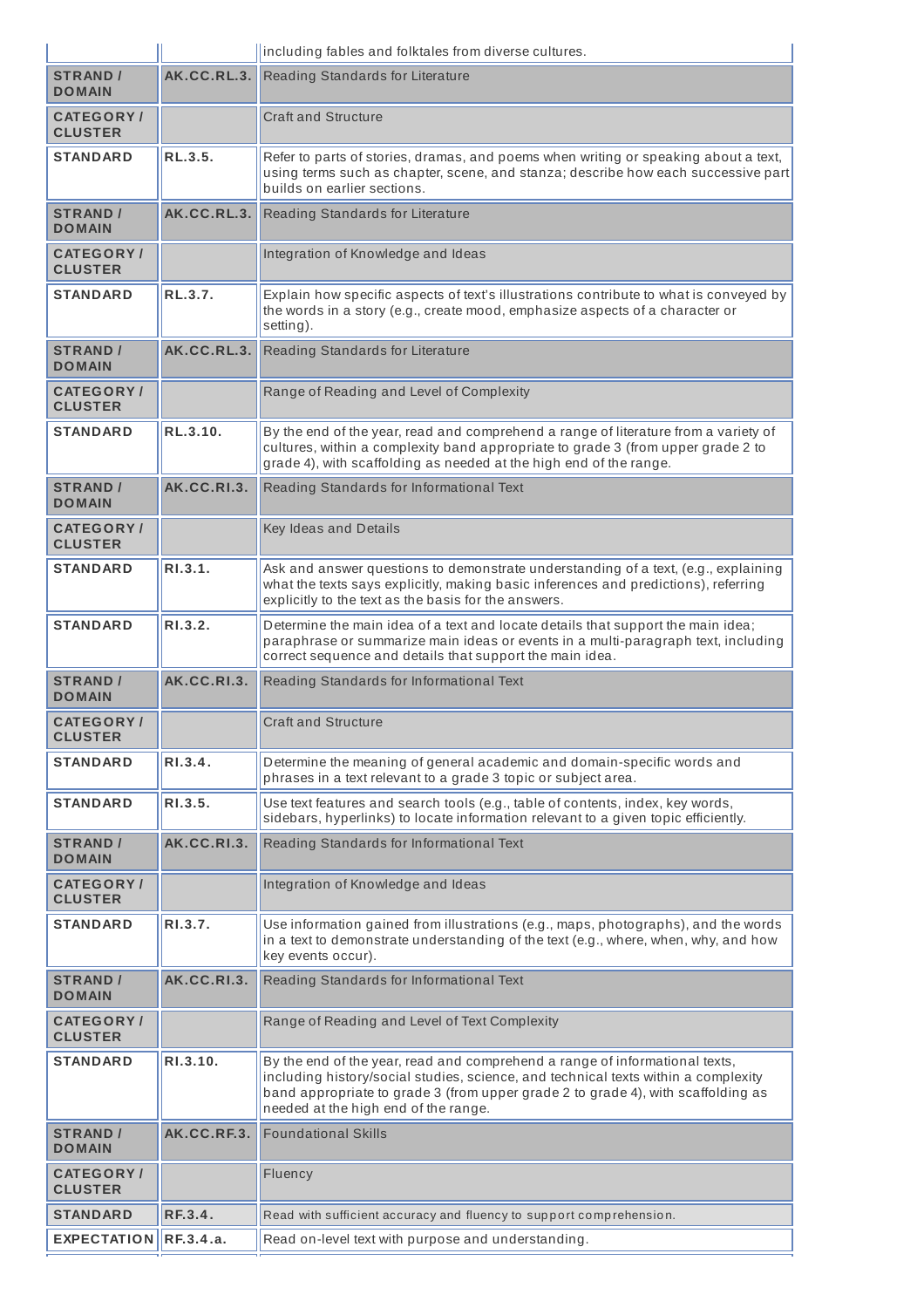| EXPECTATION RF.3.4.c.              |             | Use context to confirm or self-correct word recognition and understanding,<br>rereading as necessary.                                                                                                                                                                                   |
|------------------------------------|-------------|-----------------------------------------------------------------------------------------------------------------------------------------------------------------------------------------------------------------------------------------------------------------------------------------|
| <b>STRAND /</b><br><b>DOMAIN</b>   | AK.CC.SL.3. | Speaking and Listening Standards                                                                                                                                                                                                                                                        |
| <b>CATEGORY/</b><br><b>CLUSTER</b> |             | Comprehension and Collaboration                                                                                                                                                                                                                                                         |
| <b>STANDARD</b>                    | SL.3.2.     | Determine the main ideas and supporting details of a text read aloud or information<br>presented in diverse media and formats, including visually, quantitatively, and<br>orally.                                                                                                       |
| <b>STRAND /</b><br><b>DOMAIN</b>   | AK.CC.SL.3. | Speaking and Listening Standards                                                                                                                                                                                                                                                        |
| <b>CATEGORY/</b><br><b>CLUSTER</b> |             | Presentation of Knowledge and Ideas                                                                                                                                                                                                                                                     |
| <b>STANDARD</b>                    | SL.3.4.     | Report on a topic or text, tell a story, or recount an experience with appropriate facts<br>and relevant, descriptive details, speaking clearly at an understandable pace.                                                                                                              |
| <b>STANDARD</b>                    | SL.3.5.     | Create audio recordings of stories or poems that demonstrate fluid reading at an<br>understandable pace; use techniques that engage the listener (e.g., inflection,<br>different voices); and add visual displays when appropriate to emphasize or<br>enhance certain facts or details. |
| <b>STRAND /</b><br><b>DOMAIN</b>   | AK.CC.L.3.  | Language Standards                                                                                                                                                                                                                                                                      |
| <b>CATEGORY/</b><br><b>CLUSTER</b> |             | Knowledge of Language                                                                                                                                                                                                                                                                   |
| <b>STANDARD</b>                    | L.3.3.      | Use knowledge of language and its conventions when writing, speaking, reading, or<br>listening.                                                                                                                                                                                         |
| EXPECTATION $\vert$ L.3.3.a.       |             | Choose words and phrases for effect.                                                                                                                                                                                                                                                    |
| <b>STRAND /</b><br><b>DOMAIN</b>   | AK.CC.L.3.  | Language Standards                                                                                                                                                                                                                                                                      |
| <b>CATEGORY/</b><br><b>CLUSTER</b> |             | <b>Vocabulary Acquisition and Use</b>                                                                                                                                                                                                                                                   |
| <b>STANDARD</b>                    | L.3.4.      | Determine or clarify the meaning of unknown and multiple-meaning word and phrases<br>based on grade 3 reading and content, choosing flexibly from a range of strategies.                                                                                                                |
| EXPECTATION  L.3.4.a.              |             | Use a sentence-level context as a clue to the meaning of a word or phrase.                                                                                                                                                                                                              |
| <b>STRAND /</b><br><b>DOMAIN</b>   | AK.CC.L.3.  | Language Standards                                                                                                                                                                                                                                                                      |
| <b>CATEGORY/</b><br><b>CLUSTER</b> |             | Vocabulary Acquisition and Use                                                                                                                                                                                                                                                          |
| <b>STANDARD</b>                    | L.3.5.      | Demonstrate understanding of word relationships and nuances in word meanings.                                                                                                                                                                                                           |
| <b>EXPECTATION</b>                 | L.3.5.a.    | Distinguish the literal and nonliteral meanings of words and phrases in context<br>(e.g., take steps).                                                                                                                                                                                  |
| <b>STRAND /</b><br><b>DOMAIN</b>   | AK.CC.L.3.  | Language Standards                                                                                                                                                                                                                                                                      |
| <b>CATEGORY/</b><br><b>CLUSTER</b> |             | Vocabulary Acquisition and Use                                                                                                                                                                                                                                                          |
| <b>STANDARD</b>                    | L.3.6.      | Acquire and accurately use grade-appropriate conversational, general academic,<br>and domain-specific words and phrases, including those that signal spatial and<br>temporal relationships (e.g., After dinner that night we went looking for them).                                    |

| <b>STRAND</b> /<br><b>DOMAIN</b>   |                | <b>AK.CC.RL.4.</b> Reading Standards for Literature                                                                                                                                                                               |
|------------------------------------|----------------|-----------------------------------------------------------------------------------------------------------------------------------------------------------------------------------------------------------------------------------|
| <b>CATEGORY/</b><br><b>CLUSTER</b> |                | <b>Key Ideas and Details</b>                                                                                                                                                                                                      |
| <b>STANDARD</b>                    | RL.4.1.        | Refer to details and examples in a text when explaining what the text says explicitly<br>and when drawing inferences from the text.                                                                                               |
| <b>STANDARD</b>                    | RL.4.2.        | Determine a theme or author's message or purpose of a story, drama, or poem<br>using details and evidence from the text as support; summarize main ideas or<br>events, in correct sequence, including how conflicts are resolved. |
| <b>STANDARD</b>                    | <b>RL.4.3.</b> | Describe in depth a character, setting, or event in a story or drama, drawing on<br>specific details in the text (e.g., a character's thoughts, words, or actions).                                                               |
| <b>STRAND /</b><br><b>DOMAIN</b>   |                | AK.CC.RL.4. Reading Standards for Literature                                                                                                                                                                                      |

Grade: **4** - Adopted **2012**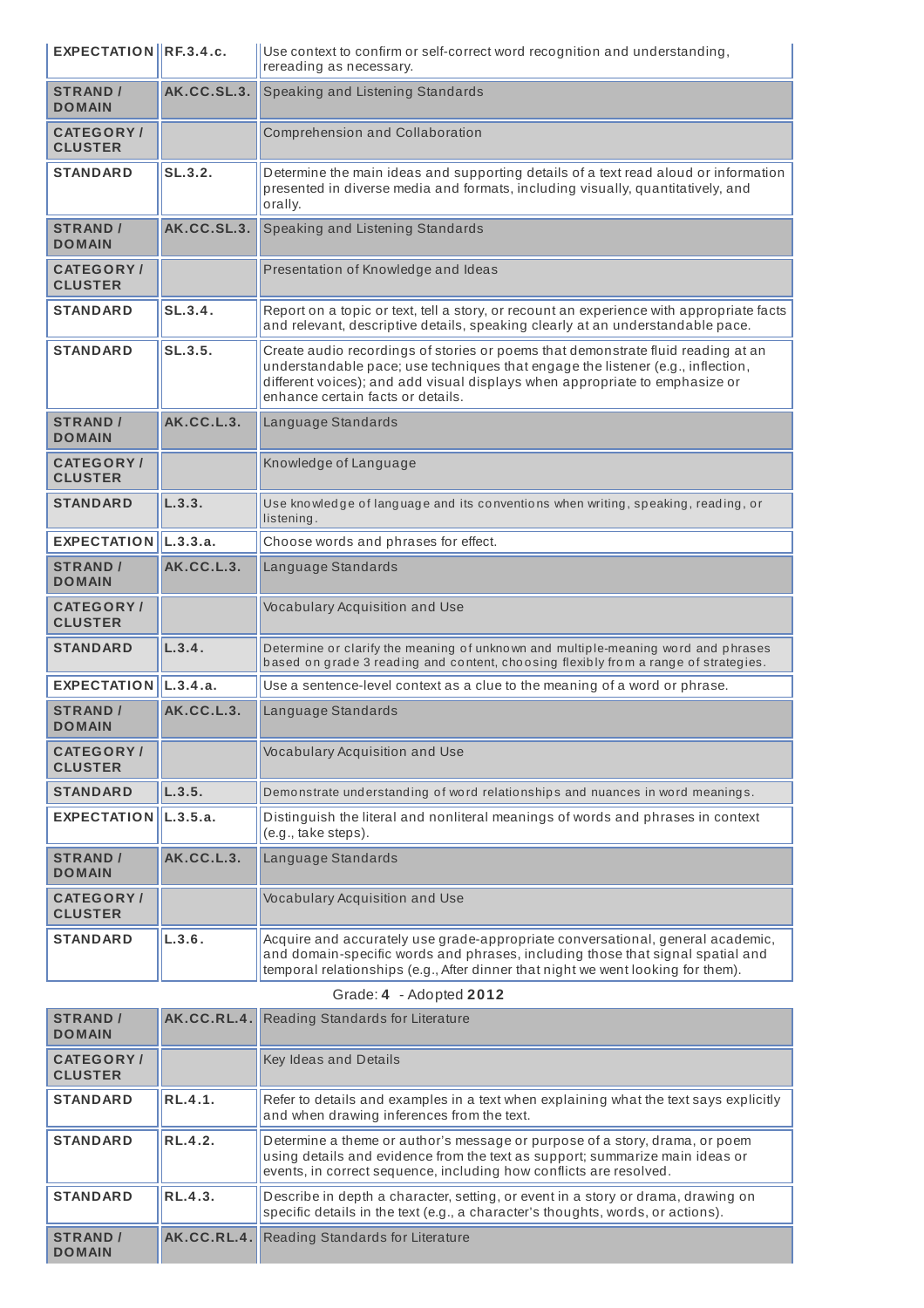| <b>CATEGORY/</b><br><b>CLUSTER</b> |                   | Range of Reading and Level of Complexity                                                                                                                                                                                                                                                      |
|------------------------------------|-------------------|-----------------------------------------------------------------------------------------------------------------------------------------------------------------------------------------------------------------------------------------------------------------------------------------------|
| <b>STANDARD</b>                    | RL.4.10.          | By the end of the year, read and comprehend a range of literature from a variety of<br>cultures, within a complexity band appropriate to grade 4 (from upper grade 3 to<br>grade 5), with scaffolding as needed at the high end of the range.                                                 |
| <b>STRAND /</b><br><b>DOMAIN</b>   | AK.CC.RI.4.       | Reading Standards for Informational Text                                                                                                                                                                                                                                                      |
| <b>CATEGORY/</b><br><b>CLUSTER</b> |                   | Key Ideas and Details                                                                                                                                                                                                                                                                         |
| <b>STANDARD</b>                    | R1.4.1.           | Locate explicit information in the text to explain what the text says explicitly and to<br>support inferences drawn from the text.                                                                                                                                                            |
| <b>STANDARD</b>                    | R1.4.2.           | Determine the main idea of a text and explain how it is supported by key details;<br>paraphrase or summarize key ideas, events, or procedures including correct<br>sequence when appropriate.                                                                                                 |
| <b>STANDARD</b>                    | R1.4.3.           | Explain relationships (e.g., cause-effect) among events, procedures, ideas, or<br>concepts in a historical, scientific, or technical text, including what happened and<br>why, based on specific information in the text.                                                                     |
| <b>STRAND /</b><br><b>DOMAIN</b>   | AK.CC.RI.4.       | Reading Standards for Informational Text                                                                                                                                                                                                                                                      |
| <b>CATEGORY/</b><br><b>CLUSTER</b> |                   | <b>Craft and Structure</b>                                                                                                                                                                                                                                                                    |
| <b>STANDARD</b>                    | R1.4.4.           | Determine the meaning of general academic and domain-specific words or phrases<br>in a text relevant to a grade 4 topic or subject area.                                                                                                                                                      |
| <b>STRAND /</b><br><b>DOMAIN</b>   | AK.CC.RI.4.       | Reading Standards for Informational Text                                                                                                                                                                                                                                                      |
| <b>CATEGORY/</b><br><b>CLUSTER</b> |                   | Integration of Knowledge and Ideas                                                                                                                                                                                                                                                            |
| <b>STANDARD</b>                    | RI.4.7.           | Interpret information presented visually, orally, or quantitatively (e.g., in charts,<br>graphs, diagrams, time lines, animations, or interactive elements on Web pages)<br>and explain how the information contributes to an understanding of the text in<br>which it appears.               |
| <b>STANDARD</b>                    | RI.4.8.           | Explain how an author uses reasons and evidence to support particular points in a<br>text.                                                                                                                                                                                                    |
| <b>STRAND /</b><br><b>DOMAIN</b>   | AK.CC.RI.4.       | Reading Standards for Informational Text                                                                                                                                                                                                                                                      |
| <b>CATEGORY/</b><br><b>CLUSTER</b> |                   | Range of Reading and Level of Text Complexity                                                                                                                                                                                                                                                 |
| <b>STANDARD</b>                    | RI.4.10.          | By the end of the year, read and comprehend a range of informational texts,<br>including history/social studies, science, and technical texts within a complexity<br>band appropriate to grade 4 (from upper grade 3 to grade 5), with scaffolding as<br>needed at the high end of the range. |
| <b>STRAND /</b><br><b>DOMAIN</b>   | AK.CC.RF.4.       | <b>Foundational Skills</b>                                                                                                                                                                                                                                                                    |
| <b>CATEGORY/</b><br><b>CLUSTER</b> |                   | Fluency                                                                                                                                                                                                                                                                                       |
| <b>STANDARD</b>                    | RF.4.4.           | Read with sufficient accuracy and fluency to support comprehension.                                                                                                                                                                                                                           |
| <b>EXPECTATION</b>                 | RF.4.4.a.         | Read on-level text with purpose and understanding.                                                                                                                                                                                                                                            |
| <b>EXPECTATION</b>                 | <b>RF.4.4.c.</b>  | Use context to confirm or self-correct word recognition and understanding,<br>rereading as necessary.                                                                                                                                                                                         |
| <b>STRAND /</b><br><b>DOMAIN</b>   | <b>AK.CC.W.4.</b> | <b>Writing Standards</b>                                                                                                                                                                                                                                                                      |
| <b>CATEGORY/</b><br><b>CLUSTER</b> |                   | Research to Build and Present Knowledge                                                                                                                                                                                                                                                       |
| <b>STANDARD</b>                    | W.4.9.            | Draw evidence from literary or informational texts to support analysis, reflection, and<br>research.                                                                                                                                                                                          |
| EXPECTATION IW.4.9.a.              |                   | Apply grade 4 Reading standards to literature (e.g., "Describe in depth a character,<br>setting, or event in a story or drama, drawing on specific details in the text [e.g., a<br>character's thoughts, words, or actions].").                                                               |
| <b>EXPECTATION</b>                 | W.4.9.b.          | Apply grade 4 Reading standards to informational texts (e.g., "Explain how an<br>author uses reasons and evidence to support particular points in a text.").                                                                                                                                  |
| <b>STRAND /</b>                    |                   | AK.CC.SL.4. Speaking and Listening Standards                                                                                                                                                                                                                                                  |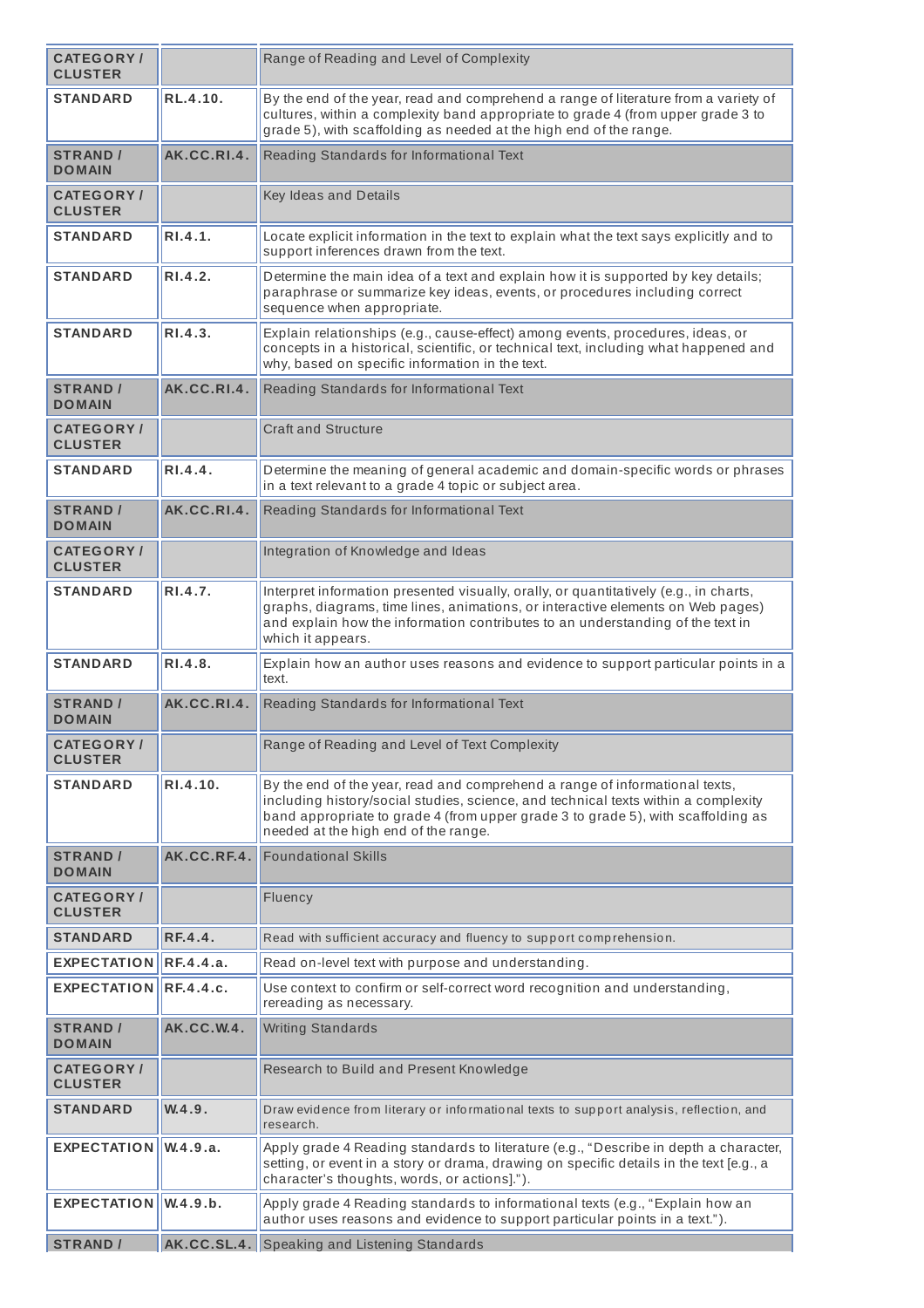| <b>DOMAIN</b>                      |            |                                                                                                                                                                                                                                                                                                                                                             |
|------------------------------------|------------|-------------------------------------------------------------------------------------------------------------------------------------------------------------------------------------------------------------------------------------------------------------------------------------------------------------------------------------------------------------|
| <b>CATEGORY/</b><br><b>CLUSTER</b> |            | Presentation of Knowledge and Ideas                                                                                                                                                                                                                                                                                                                         |
| <b>STANDARD</b>                    | W.4.4.     | Report on a topic or text, tell a story, or recount an experience in an organized<br>manner, using appropriate facts and relevant, descriptive details to support main<br>ideas or themes; speak clearly at an understandable pace.                                                                                                                         |
| <b>STRAND /</b><br><b>DOMAIN</b>   | AK.CC.L.4. | Language Standards                                                                                                                                                                                                                                                                                                                                          |
| <b>CATEGORY/</b><br><b>CLUSTER</b> |            | Knowledge of Language                                                                                                                                                                                                                                                                                                                                       |
| <b>STANDARD</b>                    | L.4.3.     | Use knowledge of language and its conventions when writing, speaking, reading, or<br>listening.                                                                                                                                                                                                                                                             |
| EXPECTATION $ L.4.3.a.$            |            | Choose words and phrases to convey ideas precisely.                                                                                                                                                                                                                                                                                                         |
| <b>STRAND /</b><br><b>DOMAIN</b>   | AK.CC.L.4. | Language Standards                                                                                                                                                                                                                                                                                                                                          |
| <b>CATEGORY/</b><br><b>CLUSTER</b> |            | Vocabulary Acquisition and Use                                                                                                                                                                                                                                                                                                                              |
| <b>STANDARD</b>                    | L.4.4.     | Determine or clarify the meaning of unknown and multiple-meaning words and phrases<br>based on grade 4 reading and content, choosing flexibly from a range of strategies.                                                                                                                                                                                   |
| EXPECTATION $\vert$ L.4.4.a.       |            | Determine meaning of unfamiliar words by using knowledge of phonetics, word<br>structure, and language structure through reading words in text (word order,<br>grammar, syntax), use context (e.g., definitions, examples, or restatements in text) as<br>a clue to the meaning of a word or phrase.                                                        |
| <b>STRAND /</b><br><b>DOMAIN</b>   | AK.CC.L.4. | Language Standards                                                                                                                                                                                                                                                                                                                                          |
| <b>CATEGORY/</b><br><b>CLUSTER</b> |            | <b>Vocabulary Acquisition and Use</b>                                                                                                                                                                                                                                                                                                                       |
| <b>STANDARD</b>                    | L.4.6.     | Acquire and accurately use grade-appropriate general academic and domain-<br>specific words and phrases, including those that signal precise actions, emotions,<br>or states of being (e.g., quizzed, whined, stammered) and that are basic to a<br>particular topic (e.g., wildlife, conservation, and endangered when discussing<br>animal preservation). |

| Grade: 5 - Adopted 2012            |                    |                                                                                                                                                                                                                                               |
|------------------------------------|--------------------|-----------------------------------------------------------------------------------------------------------------------------------------------------------------------------------------------------------------------------------------------|
| <b>STRAND /</b><br><b>DOMAIN</b>   | AK.CC.RL.5.        | Reading Standards for Literature                                                                                                                                                                                                              |
| <b>CATEGORY/</b><br><b>CLUSTER</b> |                    | Key Ideas and Details                                                                                                                                                                                                                         |
| <b>STANDARD</b>                    | RL.5.1.            | Locate explicit information in the text to support inferences drawn from the text.<br>Quote accurately from a text when explaining what the text says explicitly and when<br>drawing inferences from the text.                                |
| <b>STRAND /</b><br><b>DOMAIN</b>   | AK.CC.RL.5.        | Reading Standards for Literature                                                                                                                                                                                                              |
| <b>CATEGORY/</b><br><b>CLUSTER</b> |                    | Integration of Knowledge and Ideas                                                                                                                                                                                                            |
| <b>STANDARD</b>                    | <b>RL.5.7.</b>     | Analyze how visual and multimedia elements contribute to the meaning, tone, or<br>personal appeal of a text (e.g., graphic novel, multimedia presentation of fiction,<br>folktale, myth, poem).                                               |
| <b>STRAND /</b><br><b>DOMAIN</b>   | AK.CC.RL.5.        | Reading Standards for Literature                                                                                                                                                                                                              |
| <b>CATEGORY/</b><br><b>CLUSTER</b> |                    | Range of Reading and Level of Complexity                                                                                                                                                                                                      |
| <b>STANDARD</b>                    | RL.5.10.           | By the end of the year, read and comprehend a range of literature from a variety of<br>cultures, within a complexity band appropriate to grade 5 (from upper grade 4 to<br>grade 6), with scaffolding as needed at the high end of the range. |
| <b>STRAND /</b><br><b>DOMAIN</b>   | <b>AK.CC.RI.5.</b> | Reading Standards for Informational Text                                                                                                                                                                                                      |
| <b>CATEGORY/</b><br><b>CLUSTER</b> |                    | Key Ideas and Details                                                                                                                                                                                                                         |
| <b>STANDARD</b>                    | R1.5.2.            | Determine the main idea and subtopics of a text and explain how they are<br>supported by key details; paraphrase or summarize key ideas, events, or<br>procedures including correct sequence when appropriate.                                |
| <b>STRAND /</b>                    | AK.CC.RI.5.        | Reading Standards for Informational Text                                                                                                                                                                                                      |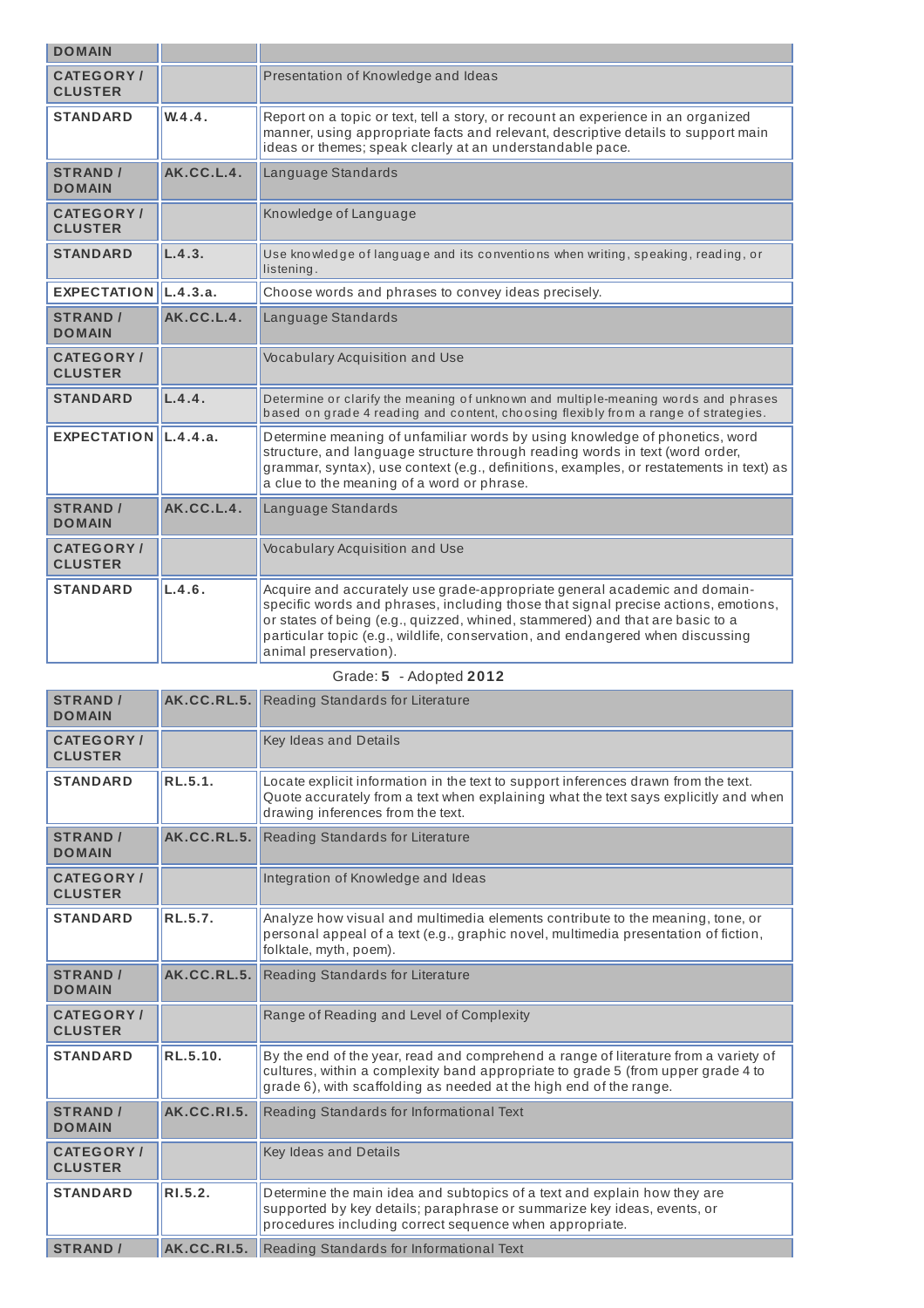| <b>DOMAIN</b>                       |                    |                                                                                                                                                                                                                                                                                                                                                 |
|-------------------------------------|--------------------|-------------------------------------------------------------------------------------------------------------------------------------------------------------------------------------------------------------------------------------------------------------------------------------------------------------------------------------------------|
| <b>CATEGORY/</b><br><b>CLUSTER</b>  |                    | <b>Craft and Structure</b>                                                                                                                                                                                                                                                                                                                      |
| STANDARD                            | R1.5.4.            | Determine the meaning of general academic and domain-specific words and<br>phrases in a text relevant to a grade 5 topic or subject area.                                                                                                                                                                                                       |
| <b>STRAND /</b><br><b>DOMAIN</b>    | AK.CC.RI.5.        | Reading Standards for Informational Text                                                                                                                                                                                                                                                                                                        |
| <b>CATEGORY /</b><br><b>CLUSTER</b> |                    | Integration of Knowledge and Ideas                                                                                                                                                                                                                                                                                                              |
| <b>STANDARD</b>                     | RI.5.8.            | Explain how an author uses reasons and evidence to support particular points in a<br>text, identifying which reasons and evidence supports which point(s).                                                                                                                                                                                      |
| <b>STRAND /</b><br><b>DOMAIN</b>    | <b>AK.CC.RI.5.</b> | Reading Standards for Informational Text                                                                                                                                                                                                                                                                                                        |
| <b>CATEGORY /</b><br><b>CLUSTER</b> |                    | Range of Reading and Level of Text Complexity                                                                                                                                                                                                                                                                                                   |
| <b>STANDARD</b>                     | RI.5.10.           | By the end of the year, read and comprehend a range of informational texts,<br>including history/social studies, science, and technical texts within a complexity<br>band appropriate to grade 5 (from upper grade 4 to grade 6), with scaffolding as<br>needed at the high end of the range.                                                   |
| <b>STRAND /</b><br><b>DOMAIN</b>    | AK.CC.RF.5.        | <b>Foundational Skills</b>                                                                                                                                                                                                                                                                                                                      |
| <b>CATEGORY</b> /<br><b>CLUSTER</b> |                    | Fluency                                                                                                                                                                                                                                                                                                                                         |
| <b>STANDARD</b>                     | <b>RF.5.4.</b>     | Read with sufficient accuracy and fluency to support comprehension.                                                                                                                                                                                                                                                                             |
| <b>EXPECTATION</b>                  | RF.5.4.a.          | Read on-level text with purpose and understanding.                                                                                                                                                                                                                                                                                              |
| <b>EXPECTATION</b>                  | <b>RF.5.4.c.</b>   | Use context to confirm or self-correct word recognition and understanding,<br>rereading as necessary.                                                                                                                                                                                                                                           |
| <b>STRAND /</b><br><b>DOMAIN</b>    | <b>AK.CC.W.5.</b>  | <b>Writing Standards</b>                                                                                                                                                                                                                                                                                                                        |
| <b>CATEGORY/</b><br><b>CLUSTER</b>  |                    | Research to Build and Present Knowledge                                                                                                                                                                                                                                                                                                         |
| <b>STANDARD</b>                     | W.5.9.             | Draw evidence from literary or informational texts to support analysis, reflection, and<br>research.                                                                                                                                                                                                                                            |
| $EXPECTATION$ W.5.9.a.              |                    | Apply grade 5 Reading standards to literature (e.g., "Compare and contrast two or<br>more characters, settings, or events in a story or drama, drawing on specific details<br>in the text [e.g., how characters interact, how conflicts are resolved].").                                                                                       |
| <b>EXPECTATION</b>                  | W.5.9.b.           | Apply grade 5 Reading standards to informational texts (e.g., "Explain how an<br>author uses reasons and evidence to support particular points in a text, identifying<br>which reasons and evidence supports which point[s].").                                                                                                                 |
| <b>STRAND /</b><br><b>DOMAIN</b>    | AK.CC.SL.5.        | Speaking and Listening Standards                                                                                                                                                                                                                                                                                                                |
| <b>CATEGORY/</b><br><b>CLUSTER</b>  |                    | Presentation of Knowledge and Ideas                                                                                                                                                                                                                                                                                                             |
| <b>STANDARD</b>                     | SL.5.4.            | Report on a topic or text or present an opinion, sequencing ideas logically and<br>using appropriate facts and relevant, descriptive details to support main ideas or<br>themes; speak clearly at an understandable pace.                                                                                                                       |
| <b>STRAND /</b><br><b>DOMAIN</b>    | <b>AK.CC.L.5.</b>  | Language Standards                                                                                                                                                                                                                                                                                                                              |
| <b>CATEGORY/</b><br><b>CLUSTER</b>  |                    | Vocabulary Acquisition and Use                                                                                                                                                                                                                                                                                                                  |
| <b>STANDARD</b>                     | L.5.4.             | Determine or clarify the meaning of unknown and multiple-meaning words and phrases<br>based on grade 5 reading and content, choosing flexibly from a range of strategies.                                                                                                                                                                       |
| EXPECTATION $\vert$ L.5.4.a.        |                    | Determine meaning of unfamiliar words by using knowledge of word structure (root<br>words, prefixes, suffixes, abbreviations) and language structure through reading<br>words in text (word order, grammar, syntax), use context (e.g., cause/effect<br>relationships and comparisons in text) as a clue to the meaning of a word or<br>phrase. |
| <b>STRAND /</b><br><b>DOMAIN</b>    | <b>AK.CC.L.5.</b>  | Language Standards                                                                                                                                                                                                                                                                                                                              |
| <b>CATEGORY/</b><br><b>CLUSTER</b>  |                    | Vocabulary Acquisition and Use                                                                                                                                                                                                                                                                                                                  |